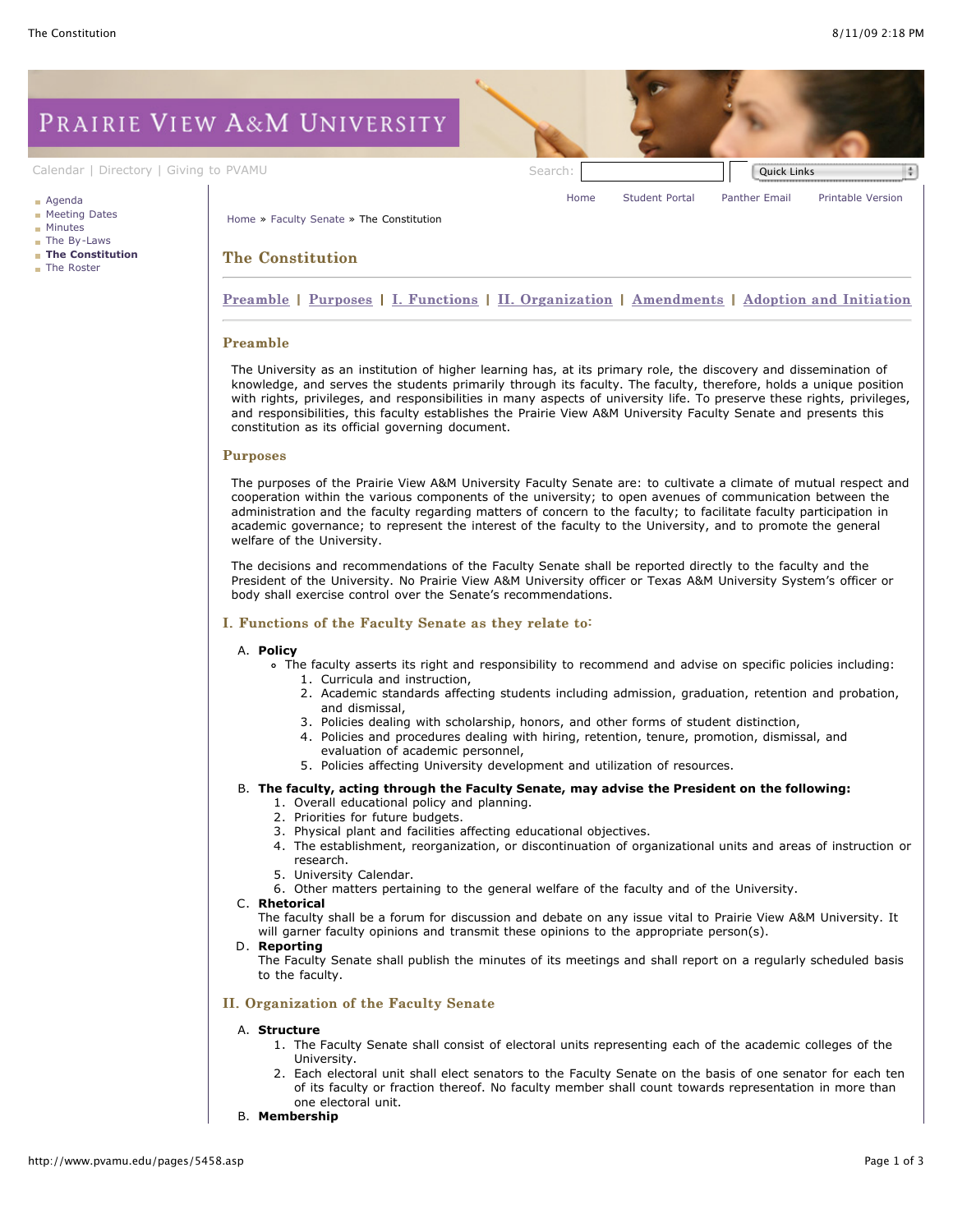- 1. For purposes of the Faculty Senate, a faculty member shall be anyone, ranked below the level of dean, employed by Prairie View A&M University who holds the rank of professor, associate professor, assistant professor, lecturer, instructor and research scientists receiving full-time salary from funds appropriated for teaching and/or designated for research. In the case of questionable status under this provision, the decision of the Faculty Senate shall be final.
- 2. All faculty members are eligible to vote for and to become members of the Faculty Senate.

3. The President of Prairie View A&M University shall be an ex-officio member of the Faculty Senate. C. **Terms and Qualifications of Officer**

- 1. A senator shall be elected for a term of 2 years. No senator shall serve more than two consecutive terms.
	- 2. To the extent possible, one-half of the senators from each electoral unit shall be elected each year.
	- 3. Senators shall be nominated by the faculty of their electoral units according to guidelines established by the Faculty Senate Bylaws.
	- 4. Any faculty member, as defined in Article II, Section B, Membership, is eligible for election to the Faculty Senate.

# D. **Electors and Elections**

- 1. All faculty members, as defined in Section B, are eligible to vote, but shall vote in only one electoral unit.
- 2. Senators shall be elected by a place system, by majority vote, and by secret ballot within their respective electoral units.
- 3. Runoff elections shall be held according to guidelines established by the Faculty Senate Bylaws.
- 4. Vacancies shall be filled by special elections held according to guidelines established by the Faculty Senate Bylaws.

5. By a two-thirds vote, the Faculty Senate may petition an electoral unit to hold a recall election in the case of a senator who is unduly absent.

### E. **Committees**

# 1. **Executive Committee**

An Executive Committee shall be composed of the chairperson, vice-chairperson, immediate past chairperson and four additional members elected annually by the Faculty Senate from its membership. Committee members shall serve from May 1 of the elected year to April 30 of the following year. The Executive Committee shall act for the Faculty Senate for the purpose of making nominations of faculty members to serve on University and System Committees. Nominations for such committees will be subject to approval of the Faculty Senate at any regular or special meeting.

### 2. **Committee on Faculty Development**

The committee shall be a standing committee, charged with the preparation of detailed written reports on the progress of faculty development of the University, shall assess the implication of the programs designed for this purpose, and shall make recommendations to the Senate regarding the priorities for staff development.

### 3. **Committee on Faculty Promotion, Tenure and Due Process Procedures**

This committee shall be a standing committee with the responsibility of recommending standards and procedures for granting tenure and promotion.

The Committee shall also make recommendations to the President on tenure policy. The Committee shall also serve as an advisory committee on due process complaints of faculty when requested by a faculty member or the President of the University. In such cases, the committee's investigations and findings shall be confidential and may be reported only to the complainant or the President. The committee may recommend a formal due process hearing or other appropriate action.

### 4. **Committee on University Facilities**

This committee shall be a standing committee charged with representing the interests of the faculty to the University Facilities Committee.

The purview of this committee includes, but is not restricted to, such areas as planning of instructional or research buildings, access to buildings by faculty and students, security of buildings, allocation and use of parking areas, and development and enforcement of the traffic regulations. The chairperson of this committee shall be elected from its membership and shall serve a one-year term.

### 5. **Committee Procedures**

- 1. All standing committees' reports, except those restricted by confidentiality, shall be duplicated and distributed to all members of the Senate in advance of the date of the report's consideration.
- 2. The Chairperson of the Senate shall receive and file duplicate copies of each Senate Committee's report, one of which may be borrowed by any committee of the Senate.

### 6. **Committee on Committees**

This committee shall be elected by the Faculty Senate from its own members. This committee, subject to approval by the Faculty Senate, shall nominate appropriate individuals from the faculty to serve on any university-wide committee.

### F. **Officers**

- 1. The chair of the Executive Committee shall be elected by the entire Senate and shall also serve as the speaker of the Faculty Senate.
- 2. The speaker shall be the presiding officer of the Senate and shall exercise other powers delegated by the Faculty Senate.
- 3. Other offices may be established by the Faculty Senate to carry out its functions.

#### G. **Operations**

The Faculty Senate shall establish its bylaws and rules of procedures.

#### H. **Reapportionment**

Reapportionment of the Senate shall take place every two years.